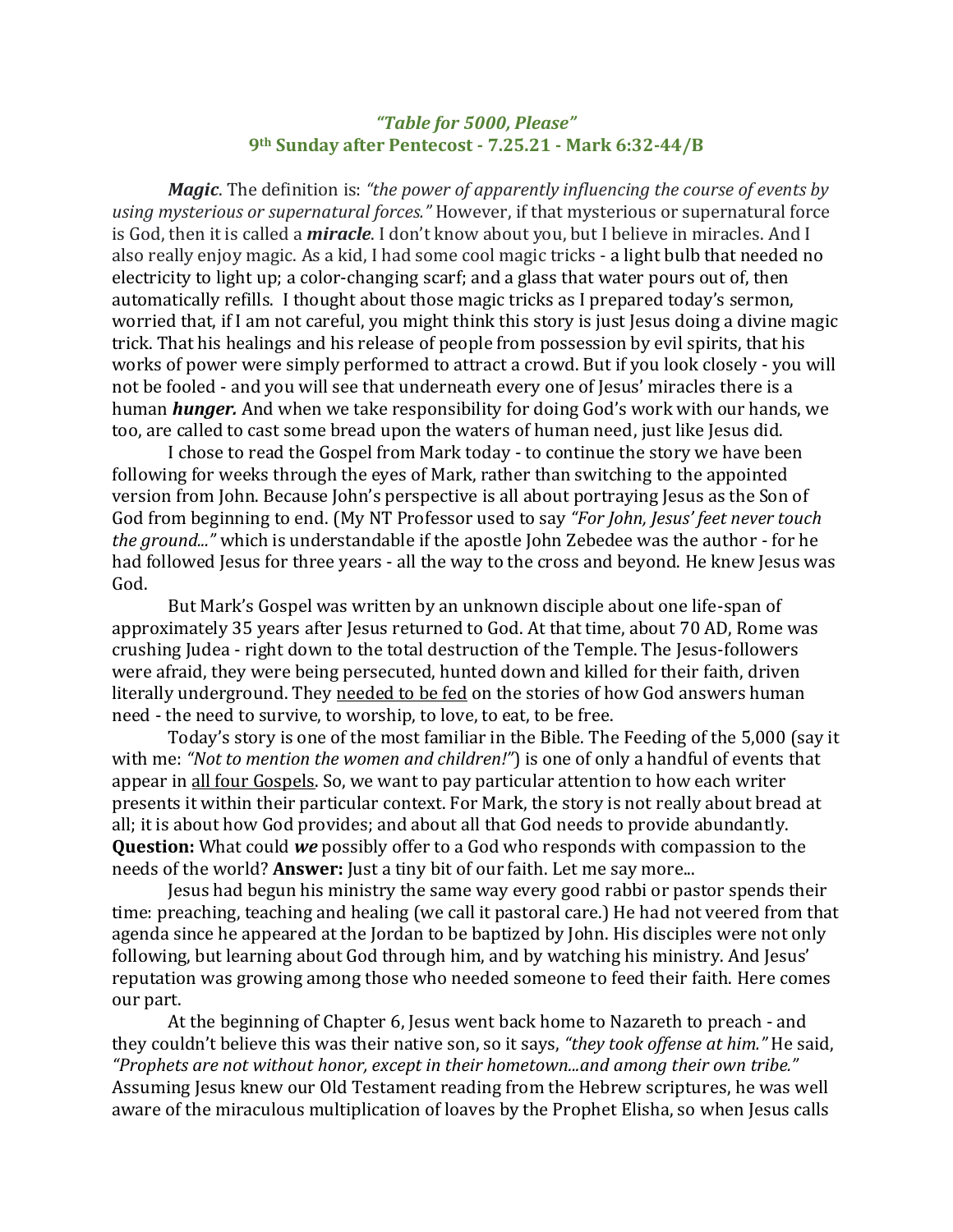himself a prophet, he joins the ranks of those who have been called by God to speak truth to power. That did not go well with them, *"and he could do no deed of power there...and was amazed at their unbelief."*

But the crowds who followed him began to speculate if he was the One they had been praying for for generations. And everyone knew someone who was in need of his healing touch. So, on this day literally thousands of people had gathered around him, hungry to hear his words, to listen to his voice, to receive nourishment and the solidarity of a crowd. The day flew by, and suddenly it was time for dinner. The disciples wanted Jesus to take a break in his teaching - or else the people would not disperse and might become "hangry." But Jesus tells the disciple to go see how many loaves there are out there, and their report? From the thousands, *"Five loaves, two fish."*

Can you imagine what folks must have thought as the 12 ran through checking to see what they had brought with them? Were these guys crazy? I hope everyone else brought something, because what I have won't help at all!" But it doesn't say that anyone left. They were waiting. And then Jesus did something unbelievable. He ordered them to sit down in small groups and he took those 5 loaves and 2 fish and looked to heaven, blessed and broke the loaves and gave them to the disciples to hand out to the multitude. (Can you imagine what those in the back rows were thinking?) But at the end, the fragments filled 12 baskets - which brings to mind the 12 Tribes of Israel wandering in the desert and being fed on manna - heavenly food - daily bread provided and delivered directly by God.

WHAT DOES IT MEAN TO BE HUNGRY? Most people around here are not wanting for food, but are exhausted by the division, tribalization, and anger that characterizes these times. It's pretty clear that the culture is tired of itself too, but it doesn't seem to know quite how to escape. And that is the perfect opportunity for the church to simply be the church. Author Carey Neiuwhof says, *"An exhausted culture needs an alternative to itself, not an echo of itself. Authentic, grace-filled, hope-bearing, truthful people are what our friends and neighbors need."*

A huge, perhaps overwhelming task. But remember what I said about God only needing our faith to provide abundantly? Dallas Jenkins, creator of *The Chosen* series about the life of Jesus, tells how he had completely washed out as a Hollywood filmmaker, and yet still felt that God wanted him to begin the project. He just couldn't see any way to do it. An acquaintance's post in the middle of the darkest night of his life said simply, *"It's not your job to feed 5000; only to provide the loaves and the fish."*

For the next three weeks we are going to be talking about BREAD - or in Church language: FAITH. I'm going to stop talking in shorthand. I'm going to be as deeply truthful as I can be as I share with you how God has changed my life and can change yours. I'm going to speak to some critical social issues as the Bible texts for the day engages them. I'm going to talk about faith: which is not just believing that there IS a God, but believing that Jesus IS who he says he IS; and that the words he spoke and the way he lived among us was God's way of *showing us* a different way to be. Faith is saying YES to all of that, and then taking it to the street.

FAITH is the magic in the miracle. God doesn't need it's power; but God invites our participation! Just as the paralytic got up to walk, Jesus fed him, *"Your faith has made you well."* Same with the bleeding woman of a few Sundays ago, *"Woman, great is your faith!"* It started with Jesus' first miracle at a wedding in Cana when the hosts ran out of wine. Mother Mary told the servers, *"do whatever he tells you..."* while the disciples stood by